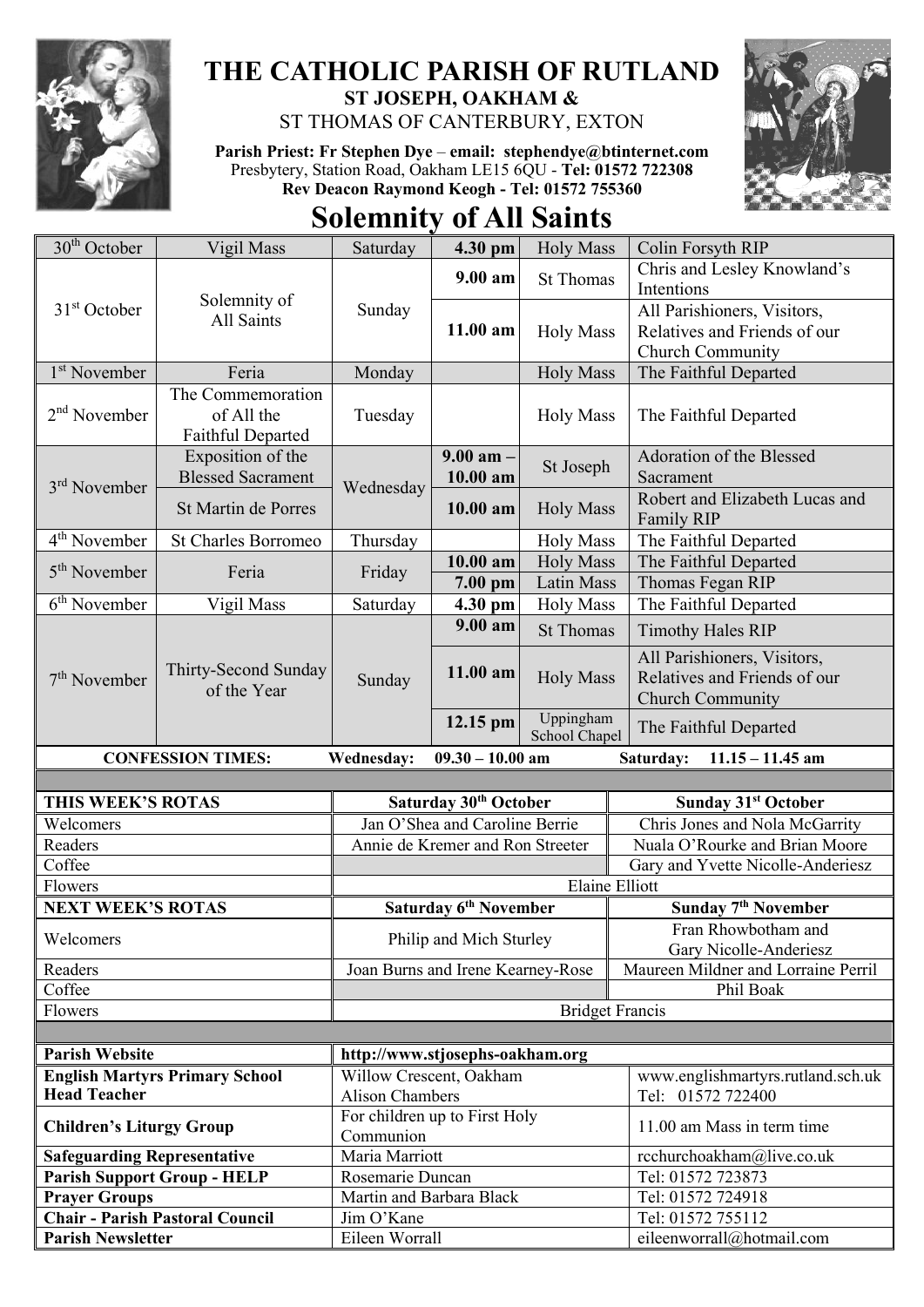**Please pray for the following who are ill:** *Colleen Lully, Mary Hurst, Sarah Ennis, Marie-Jeanne LloydHughes, Philip Quinn, Teresa Thompson, Sharon Larkworthy, Halina Woolford, Elizabeth Fay, Myra Smith, Janet and Barry ChalmersStevens, Fr David Bowler, Annie Welsh, Daniel Dopson, Floss Jepson, Joy Widdows, Krystyna Chritchlow, Sally Blythin, Richard Goodger, Jim Whalley, Anne Stevenson, Fr John Trenchard, Elisabeth Simpson, Florence Valentine, Alison Pepperdine. Neil Mackenzie, David Price, Brian Jiggins, Fr Kevin Gradwell, Moira McCormick, Claire Smith, Fiona Ruddle, Elsie Fay and Calum Simpson If you cannot see your loved one's name in this sick list online you need to sign a consent form – please email Maria at* [rcchurchoakham@live.co.uk](mailto:rcchurchoakham@live.co.uk)

**Anniversaries**  *John Collins, Timothy Harrington, Michael Colleran, Cecilia Tye, Mary Jones, John Hawthorne, Kathleen Benson, David Blackburn, Penelope Brophy, Joan Wallace, Mary Murcott, Alan Organ, Minnie Hudson, Annunziato Romeo, Gemma McCormick, Rt Hon Violet Cripps, Kathleen Joan Williams, Donald Hunt, Margaret Healey and Timothy Hales*

| McCormick, Rt Hon Violet Cripps, Kathleen Joan Williams, Donald Hunt, Margaret Healey and Timothy Hales                                                                                                                                         |                                                                                                                                                                                                                     |  |  |  |  |  |
|-------------------------------------------------------------------------------------------------------------------------------------------------------------------------------------------------------------------------------------------------|---------------------------------------------------------------------------------------------------------------------------------------------------------------------------------------------------------------------|--|--|--|--|--|
| <b>Last Week's Collection</b>                                                                                                                                                                                                                   | <b>Spiritual Communion</b>                                                                                                                                                                                          |  |  |  |  |  |
| £78.00<br>Envelopes                                                                                                                                                                                                                             | My Jesus,                                                                                                                                                                                                           |  |  |  |  |  |
| Loose Plate<br>£132.66                                                                                                                                                                                                                          | I believe that You are present in the Most Holy Sacrament.                                                                                                                                                          |  |  |  |  |  |
| <b>Standing Orders</b><br>£630.00                                                                                                                                                                                                               | I love You above all things,                                                                                                                                                                                        |  |  |  |  |  |
| £840.66<br>Total                                                                                                                                                                                                                                | and I desire to receive You into my soul.                                                                                                                                                                           |  |  |  |  |  |
|                                                                                                                                                                                                                                                 | Since I cannot at this moment receive You Sacramentally,                                                                                                                                                            |  |  |  |  |  |
| <b>Don't forget</b> to join us for coffee                                                                                                                                                                                                       | come at least spiritually into my heart.                                                                                                                                                                            |  |  |  |  |  |
| after Holy Mass on Wednesday                                                                                                                                                                                                                    | I embrace You as if You were already there                                                                                                                                                                          |  |  |  |  |  |
| and Sunday.                                                                                                                                                                                                                                     | and unite myself wholly to You.                                                                                                                                                                                     |  |  |  |  |  |
|                                                                                                                                                                                                                                                 | Never permit me to be separated from You. Amen.                                                                                                                                                                     |  |  |  |  |  |
| Second Collection The second collection for World Mission Sunday (Red Boxes) Missio raised £195.45.                                                                                                                                             |                                                                                                                                                                                                                     |  |  |  |  |  |
|                                                                                                                                                                                                                                                 | Cemetery Visit to pray the Rosary for all the Faithful Departed will be on Sunday 7 <sup>th</sup> November starting at the Cemetery Gate on                                                                         |  |  |  |  |  |
| Kilburn Road at 3.00 pm. We pray for all the Faithful Departed, especially all those buried there.                                                                                                                                              |                                                                                                                                                                                                                     |  |  |  |  |  |
| November is the month when we remember particularly all our loved ones gone before us. Holy Mass will be celebrated throughout                                                                                                                  |                                                                                                                                                                                                                     |  |  |  |  |  |
| November for the Faithful Departed.                                                                                                                                                                                                             |                                                                                                                                                                                                                     |  |  |  |  |  |
| There will be the first Parish Meeting on Monday 8 <sup>th</sup> November at 7.30 pm in the Meeting Room to consider what a Synod<br><b>Synod</b>                                                                                               |                                                                                                                                                                                                                     |  |  |  |  |  |
| is and how my Parish can contribute to the Synodal Process. Suggested questions for each Parish to consider:                                                                                                                                    |                                                                                                                                                                                                                     |  |  |  |  |  |
| 1.                                                                                                                                                                                                                                              | What is my dream for the Church, for my Parish, so that it can become more outward-looking, more missionary?                                                                                                        |  |  |  |  |  |
| 2.<br>To achieve this dream, what do we need to stop doing?                                                                                                                                                                                     |                                                                                                                                                                                                                     |  |  |  |  |  |
| What are we doing that needs to be developed or done differently?<br>3.                                                                                                                                                                         |                                                                                                                                                                                                                     |  |  |  |  |  |
| 4.                                                                                                                                                                                                                                              | Who are the people who feel left out and excluded in the Church? How can we reach out, listen to and love them? Think of                                                                                            |  |  |  |  |  |
| two ideas – one for now and one for the future, to help include them.                                                                                                                                                                           |                                                                                                                                                                                                                     |  |  |  |  |  |
|                                                                                                                                                                                                                                                 | 5. What does the Holy Spirit inspire us to do in our Church? What do you think the Holy Spirit is calling us to do next?                                                                                            |  |  |  |  |  |
|                                                                                                                                                                                                                                                 | The Sacrament of Confirmation 2022 Bishop Patrick will be coming to St Joseph's in May 2022 to celebrate the Sacrament of                                                                                           |  |  |  |  |  |
|                                                                                                                                                                                                                                                 | Confirmation. If you are 13 years or older and would like to receive the Sacrament, please give your name and age to Maria at                                                                                       |  |  |  |  |  |
|                                                                                                                                                                                                                                                 | rechurchoakham@live.co.uk and write a letter to Fr Stephen explaining why you would like to be Confirmed– Fr Stephen Dye, St                                                                                        |  |  |  |  |  |
| Joseph's RC Church, Station Road, Oakham, Rutland, LE15 6QU.                                                                                                                                                                                    |                                                                                                                                                                                                                     |  |  |  |  |  |
|                                                                                                                                                                                                                                                 | There are currently opportunities for practicing Catholics to represent the Diocese of Nottingham on two very important local                                                                                       |  |  |  |  |  |
| committees that deal with the welfare and education of our young people.                                                                                                                                                                        |                                                                                                                                                                                                                     |  |  |  |  |  |
| <b>Standing Advisory Council for Religious Education (SACRE)</b>                                                                                                                                                                                | When religious education (RE) became a compulsory subject on                                                                                                                                                        |  |  |  |  |  |
|                                                                                                                                                                                                                                                 | the school's curriculum, it became a duty for every local authority to appoint a SACRE in order to decide what was taught in RE.                                                                                    |  |  |  |  |  |
|                                                                                                                                                                                                                                                 | Religious education is the only compulsory subject in schools which remains locally determined and therefore it is important that the                                                                               |  |  |  |  |  |
|                                                                                                                                                                                                                                                 | committee has representation from every Denomination, Faith and other World Views. Even though the syllabus for RE in Catholic                                                                                      |  |  |  |  |  |
|                                                                                                                                                                                                                                                 | primary schools is set by the Catholic Education Service, it is vital that Catholic views are represented in determining the RE                                                                                     |  |  |  |  |  |
| curriculum for other schools.                                                                                                                                                                                                                   |                                                                                                                                                                                                                     |  |  |  |  |  |
| Children and Young People Scrutiny Committee This committee comprises of elected council members and co-opted Church of                                                                                                                         |                                                                                                                                                                                                                     |  |  |  |  |  |
|                                                                                                                                                                                                                                                 | England and Roman Catholic Diocesan representatives. It is responsible for the provision, planning and management of education,                                                                                     |  |  |  |  |  |
|                                                                                                                                                                                                                                                 | youth services and training in Rutland. Scrutiny has a very important role in researching and providing innovative and practical                                                                                    |  |  |  |  |  |
|                                                                                                                                                                                                                                                 | solutions to particular issues. Scrutiny also has a role in holding public bodies to account that provide services to the community.                                                                                |  |  |  |  |  |
|                                                                                                                                                                                                                                                 | These are both very rewarding roles and it is essential that Catholic views are represented. If you are interested in sharing your faith                                                                            |  |  |  |  |  |
| in this way, please feel free to contact me for more information. Andreas 07771 804141                                                                                                                                                          |                                                                                                                                                                                                                     |  |  |  |  |  |
|                                                                                                                                                                                                                                                 | "Its Church  but not as we know it. Living with COVID-19". Churches Together (CT Shire & Soke in<br>Northampton, Peterborough & Rutland) are pleased to welcome Rev Geoffrey S Clarke, United Reformed Church (URC) |  |  |  |  |  |
|                                                                                                                                                                                                                                                 |                                                                                                                                                                                                                     |  |  |  |  |  |
| Moderator for the East Midlands Synod to speak on his experience. Geoffrey will be reflecting on how the Church has<br>had to change, re-imagine itself and its assumptions and priorities, in light of the recent Covid-19 pandemic. This is a |                                                                                                                                                                                                                     |  |  |  |  |  |
|                                                                                                                                                                                                                                                 |                                                                                                                                                                                                                     |  |  |  |  |  |
| free ticketed event. It will take place on Monday $8th$ November – 7.30-9.00 pm. Sign up and the organiser will email you<br>through the Zoom link for the event. Click the link for Eventbrite:                                                |                                                                                                                                                                                                                     |  |  |  |  |  |
|                                                                                                                                                                                                                                                 |                                                                                                                                                                                                                     |  |  |  |  |  |
| https://www.eventbrite.co.uk/e/its-church-but-not-as-we-know-it-life-after-covid-19-ct-shiresoke-tickets-192309762677                                                                                                                           |                                                                                                                                                                                                                     |  |  |  |  |  |
| To contact the organiser email: caroline.hutchings@shireandsoke.org.uk<br>Mary's Meals A HuGe Thankyou for all the spoons left this week for Mary's Meals, many thanks for your kindness. If you have                                           |                                                                                                                                                                                                                     |  |  |  |  |  |
|                                                                                                                                                                                                                                                 |                                                                                                                                                                                                                     |  |  |  |  |  |
|                                                                                                                                                                                                                                                 |                                                                                                                                                                                                                     |  |  |  |  |  |
|                                                                                                                                                                                                                                                 | sponsor Monies for the Sponsored Walk please seal it in an envelope and address to Maria - Sponsor Monies - Many thanks                                                                                             |  |  |  |  |  |
| example, changes in service times, and ideas can be put forward. If you would like to join, please email Maria at                                                                                                                               | Facebook Don't forget St Joseph's has a Facebook page on which future events can be advertised, members can be alerted to, for                                                                                      |  |  |  |  |  |

**Planned Giving Scheme - Envelope holders** If you are concerned about not being able to donate weekly, you may wish to contribute via the parish bank account. If so, please contact Maria at **[rcchurchoakham@live.co.uk](mailto:rcchurchoakham@live.co.uk)** Many thanks for your ongoing support.

**Book of Remembrance** This is an ongoing project, so if you wish to have the names of loved ones inscribed in our book, please contact Maria at **[rcchurchoakham@live.co.uk](mailto:rcchurchoakham@live.co.uk)**